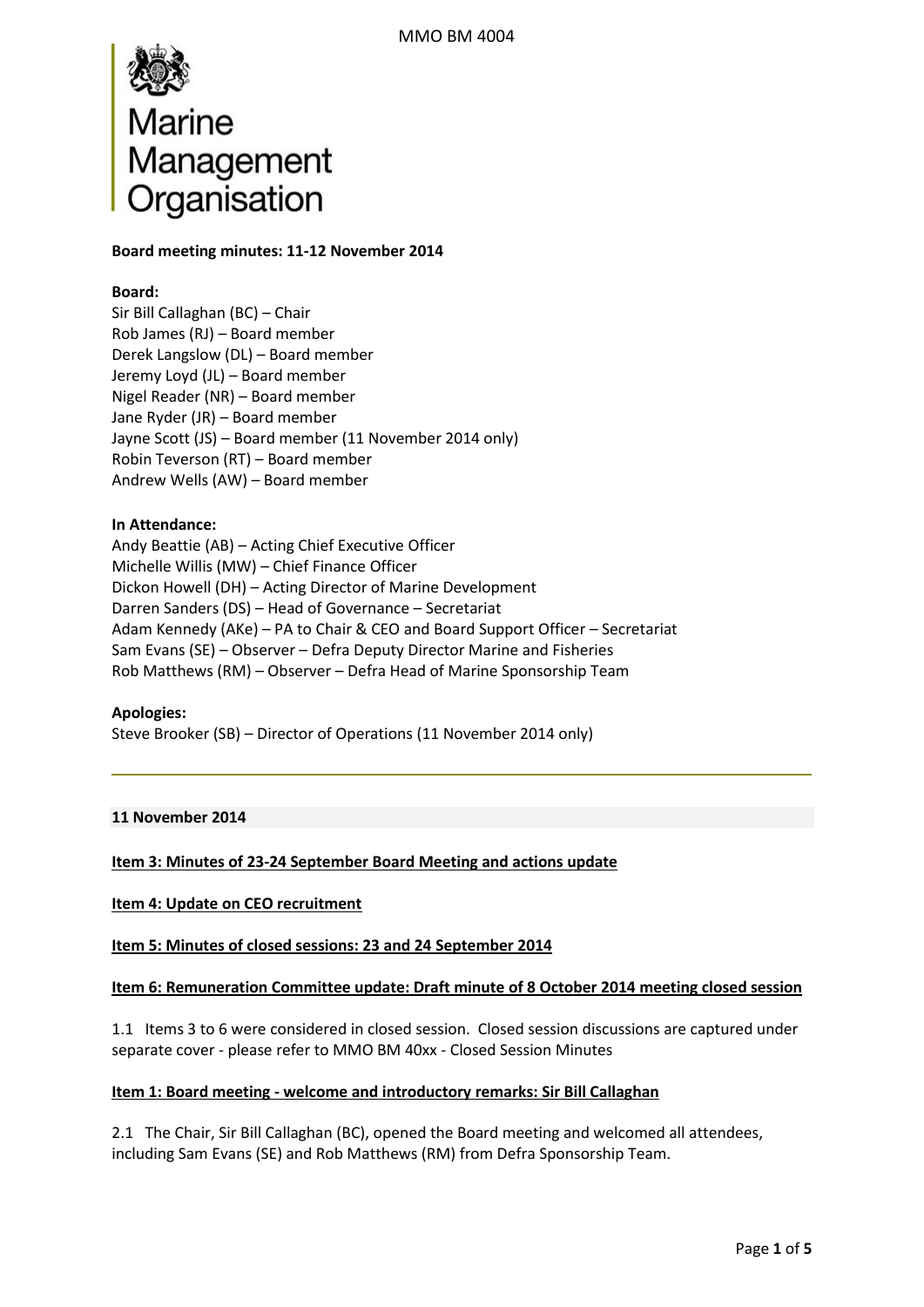# **Item 2: Declarations of interest**

3.1 The standing declarations from Nigel Reader (NR), regarding his interests in Natural England (NE), Natural Resources Wales (NRW) and the Joint Nature Conservation Committee (JNCC), and Jane Ryder (JR), regarding her interest in Seafish, continue to be noted.

# **Item 7: Remuneration Committee update: Draft minute of 8 October 2014 meeting**

4.1 BC invited Jayne Scott (JS), Remuneration Committee Chair to provide her update. JS advised the Board of the key business transacted at the Remuneration Committee meeting of 8 October 2014, detailing the review of the Performance Appraisal Process for 13/14, including approval of the release of performance related bonus payments, 2014 Staff Survey results and the ongoing work to tighten up processes underpinning a number of policies and contracts.

4.2 In reference to a joint Audit and Risk Assurance Committee and Remuneration Committee session, to consider matters of a mutual interest, JS advised that this would be welcomed by both parties and there was an appetite for this to be scheduled soon.

4.3 JS invited comments from Board members, none were signalled.

# **Item 8: Staff survey response**

5.1 BC invited AB to present a paper providing an update on the management response to the 2014 Staff Survey results. AB detailed a number of initiatives that have been undertaken in this regard, including the all staff "Have Your Say" workshops and a step change in the way management engage with staff to ensure greater transparency. AB continued by updating Board members on efforts to improve Line Management capability, upskilling Line Managers to address underlying concerns and move towards ensuring a fair and equal performance appraisal process.

5.2 Nigel Reader (NR) was assured by the direction of travel in this area, adding that the analysis of results and actions taken in response resonate with the recommendations arising from the lessons learned review he had recently undertaken.

5.3 AB detailed the aim to join the Civil Service Staff Survey from October 2015, allowing management to easily and effectively benchmark results against other comparative bodies. AB confirmed the intention to perform a pulse survey in the New Year to gauge opinion in advance of switch to the Civil Service wide survey. Board members were supportive of this move and the rigorous analysis and benchmarking it will enable.

5.4 The Board formally noted the progress made in response to the staff survey results. JS added that this issue would remain on the Remuneration Committee's agenda while efforts in response are ongoing.

# **Item 10: Mid-year finance review and Chief Finance Officer report to September 2014**

6.1 Michelle Willis (MW) introduced the mid-year finance review and Chief Finance Officer report to September 2014, setting the context emerging across the Defra landscape and funding pressures anticipated, including the possibility Defra requesting further savings in January.

6.2 MW continued by detailing the slippage in budget, due in part to a high level of staff attrition and the underspend in the CEFAS contract, which have delivered more savings in year. MW described the positive position in respect of income, with the early stage validation confirming we are on track to meet the 90% cost recovery target in Q4. On the issue of staff turnover the Board agreed that an item to consider this further would be brought back to a future meeting.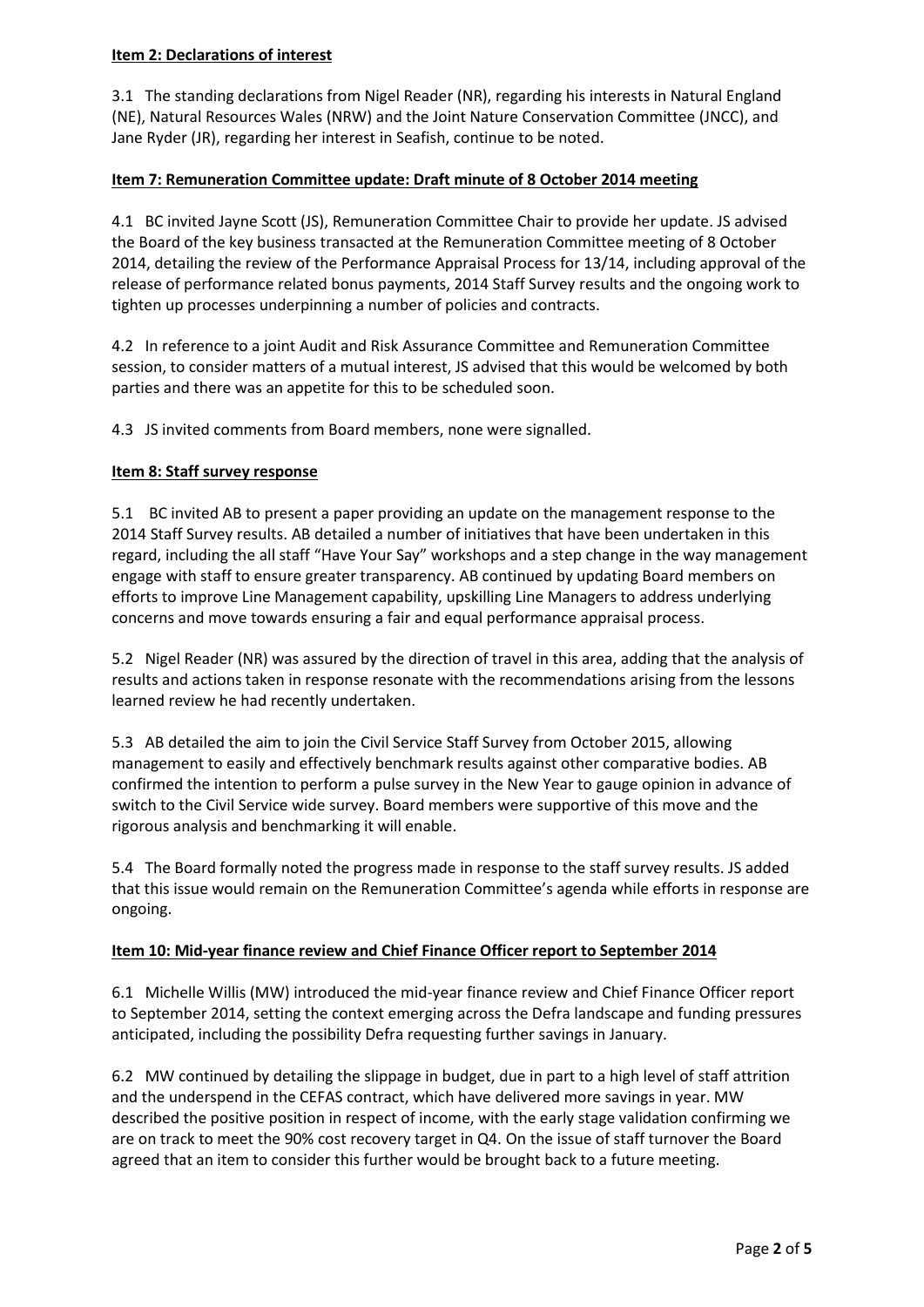**Action 33/01**: Item to consider staff turnover and the reasons surrounding this to return for Board consideration at a future meeting

6.3 MW confirmed that the income forecast from navigational dredging has not been realised. Members discussed options to raise industry adherence in respect of navigational dredging licence applications, before detailing efforts to invest resource in SO2 and in particular in responding to issues around data entry time lags. MW welcomed feedback on this portfolio of work and members were agreed that the Board should continue to receive a visibile breakdown of capital projects.

6.4 In respect of the revised budget, MW confirmed that monitoring would be against this going forward. The Board discussed the revised budget before giving formal endorsement and noting the mid-year finance review.

# **Item 11: Scheme of Delegations**

7.1 MW described the work undertaken to date in revising the Scheme of Delegations (SoD) and confirmed that the updated document had received Audit and Risk Assurance Committee (ARAC) endorsement on 11 September 2014 before being launched to the Senior Leadership Team at a Governance training day on 13 November 2014. NR commended the Executive Team for the work in updating the SoD, adding how impressed the ARAC were by the rigour that had gone into the development.

7.2 AB and MW welcomed comments from the Board. In respect of the Financial SoD, Sam Evans (SE) suggested that the Board could adopt the document in principle, subject to a revision to the text regarding MMO budget. Members confirmed that this point related to interpretation but would be clarified before the SoD returns to a future Board meeting for sign off.

**Action 33/02:** SoD to be added to the Forward Look for February 2015 for formal sign off by the Board

### **Item 12: MMO Management Reports**

### **CEO Report**

8.1 AB presented his CEO report highlighting the MMO's good position in respect of the Thames Tideway Tunnel work, noting that following recent recruitment on the licensing team the business is now set up to receive the associated workload.

8.2 In reference to the European Commission audit of traceability in the South West, BC queried whether the Executive Team had been sighted on the draft report due on 10 November 2014. Whilst the report had not yet been seen, AB confirmed that a running commentary would be maintained.

8.3 On behalf of the Board, BC offered congratulations to all involved in the Marine Planning Team for being shortlisted for two national awards. The Board formally noted the CEO report.

### **Health, Safety and Wellbeing, including April – September Report**

8.4 AB described a recent health and safety incident, involving a member of staff having tripped while out of the office and sustained significant injury. While the incident report had found no unusual circumstances or environmental hazards leading to the fall, it could lead to a RIDDOR reportable incident.

8.5 AB referenced the audit of policies and procedures linked to the provision of Health and Safety, highlighting the positive result of the audit in identifying the major risk in relation to confined spaces. NR enquired as to the management response to the audit and AB confirmed that an item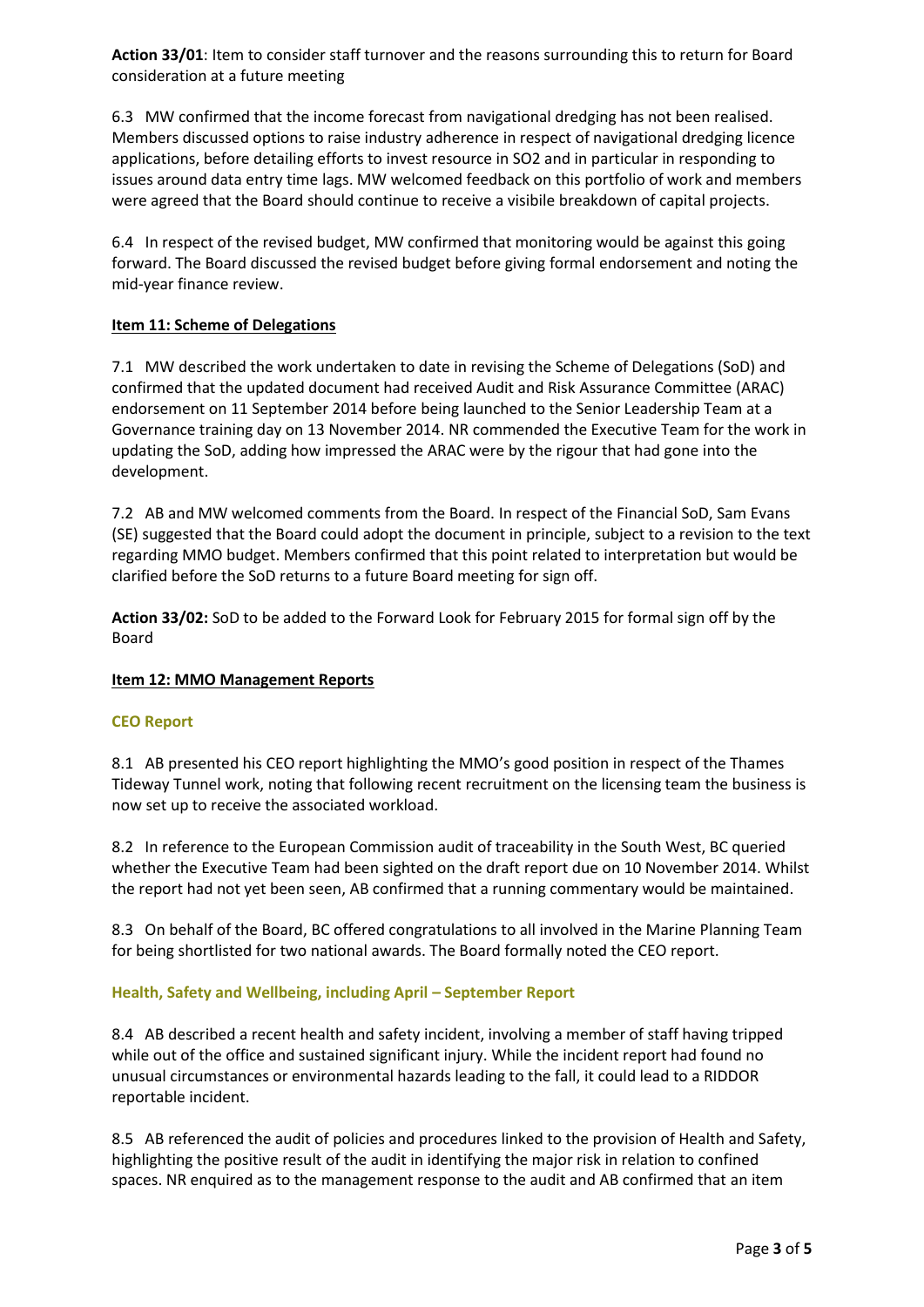detailing the programme of work in this area would return for Board consideration at a future meeting.

**Action 33/03:** An item to detail the work in response to the audit findings to be presented at an upcoming Board meeting

8.6 AB continued by detailing the six month report from April to September 2014. In relation to work-related stress incidents, JS queried the one reported incident and suggested this Executive Team may want investigate this further. AB agreed to look into this and consider further.

**Action 33/04:** Further consideration to be given to the reporting of work-related stress incidents

# **Operations Directorate Report**

8.7 AB presented the update report from the Operations Directorate. In respect of the IFCA reappointments, AB advised that the full reappointment process would be followed and that, due to the volume of work to be done in a relatively short space of time, an external resource had been commissioned to support the process. AB confirmed the ambition to have the contractor in place before 5 December 2014, to enable appointments to be made in advance of purdah. AB continued confirming the requirement for clarity of the performance appraisal process when appointments are being made, ensuring a more manageable process in future years.

8.8 BC invited Defra colleagues to provide views on reappointments. Rob Matthews (RM) confirmed the Minister's agreement to extend the timetable for reappointments into next year, with publication of appointments in March 2015, prior to purdah. RM also confirmed that the MMO will be sighted on a draft report before publication as it will be shared with the implementation group, on which the MMO are represented.

8.9 AB continued by detailing the ambitions for MMO to undertake coordination of Marine Protected Areas (MPAs), describing the resource required to achieve this and the need to clarify the definition of coordination. Members expressed concerns over the degree to which MMO would be resourced to do this work and AB confirmed that no decision would be made on this without returning to the Board for further discussion.

### **12 November 2014**

### **Marine Development Directorate Report**

8.10 Dickon Howell (DH) presented the update report from the Marine Development Directorate, drawing out points of note, including efforts to prepare for the Rame Head Judicial Review and the transfer of work from CEFAS into the licensing team, *(item withheld).*

### 8.11 *Item witheld*

### **Action 33/05:** *Item witheld*

8.12 DH continued by providing a verbal update on Ministerial oversight of marine licensing decisions, confirming the efforts underway to find a deliverable solution and the expectation for wider consultation in the coming weeks. AB confirmed that the Board would be sighted on the consultation document once finalised.

8.13 BC thanked the Executive Team for their respective updates and the Board formally noted the MMO Management Reports.

### **Item 12: Performance Report to September 2014**